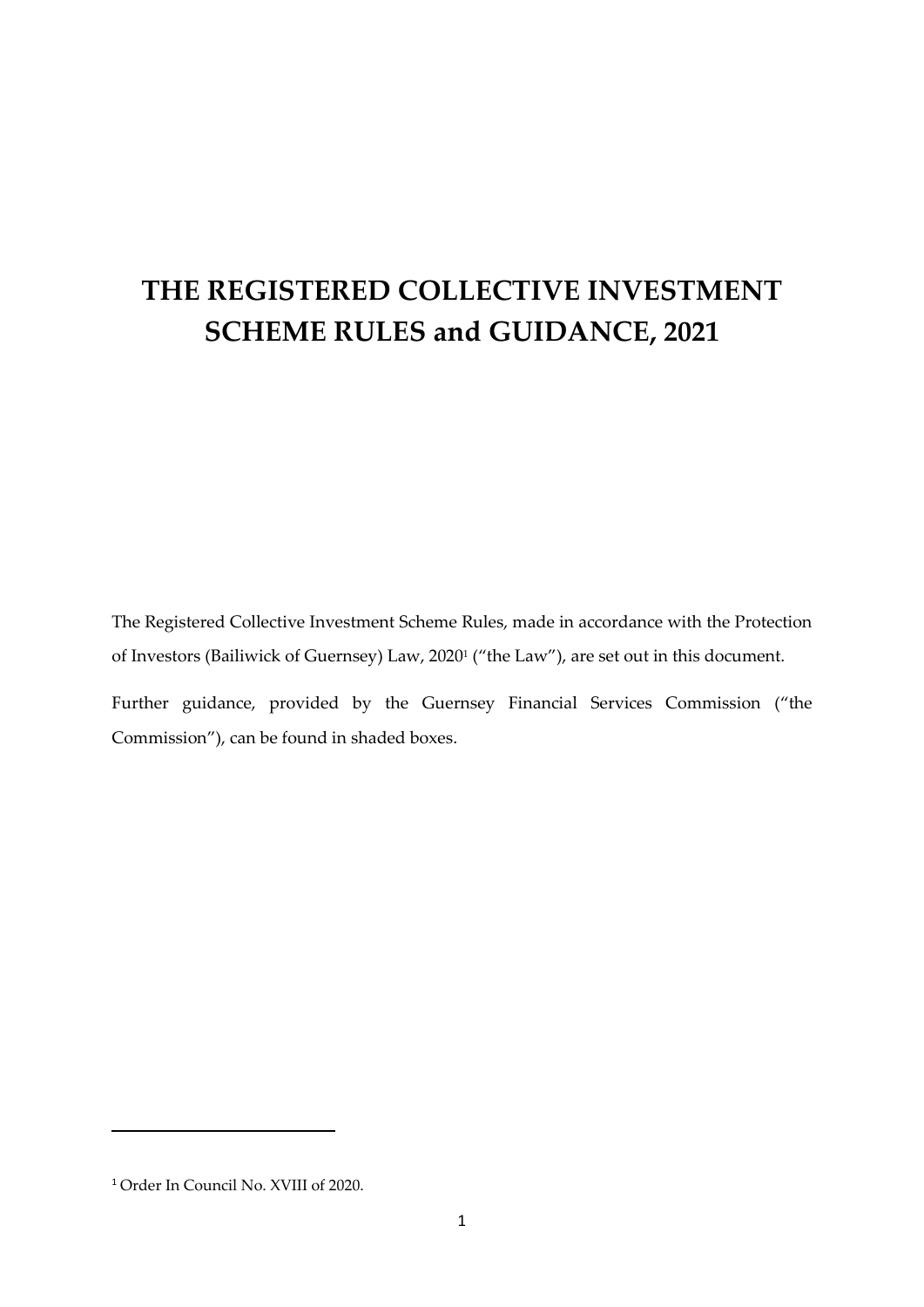| 1.1 |                                                                                                                                                                                                                                                 |
|-----|-------------------------------------------------------------------------------------------------------------------------------------------------------------------------------------------------------------------------------------------------|
|     |                                                                                                                                                                                                                                                 |
| 2.1 |                                                                                                                                                                                                                                                 |
| 2.2 |                                                                                                                                                                                                                                                 |
| 2.3 | General provisions applicable to the designated administrator and designated<br>custodian, or designated trustee, of a registered open-ended investment scheme and<br>designated administrator of a registered closed-ended investment scheme 7 |
| 2.4 |                                                                                                                                                                                                                                                 |
|     |                                                                                                                                                                                                                                                 |
| 3.1 |                                                                                                                                                                                                                                                 |
|     |                                                                                                                                                                                                                                                 |
| 4.1 |                                                                                                                                                                                                                                                 |
| 4.2 |                                                                                                                                                                                                                                                 |
| 4.3 |                                                                                                                                                                                                                                                 |
|     |                                                                                                                                                                                                                                                 |
| 5.1 |                                                                                                                                                                                                                                                 |
| 5.2 |                                                                                                                                                                                                                                                 |
| 5.3 |                                                                                                                                                                                                                                                 |
| 5.4 |                                                                                                                                                                                                                                                 |
|     | PART 6 REGISTRATION OF OPEN-ENDED OR CLOSED-ENDED INVESTMENT                                                                                                                                                                                    |
| 6.1 | Application for registration of an open-ended investment scheme or a closed-ended                                                                                                                                                               |
| 6.2 |                                                                                                                                                                                                                                                 |
| 6.3 | Proposal to add additional classes, sub-funds, or cells to a registered open-ended                                                                                                                                                              |
| 6.4 |                                                                                                                                                                                                                                                 |
|     |                                                                                                                                                                                                                                                 |
| 7.1 |                                                                                                                                                                                                                                                 |
|     | PART 8 SAVINGS, REVOCATIONS, CITATION AND COMMENCEMENT 20                                                                                                                                                                                       |
| 8.1 |                                                                                                                                                                                                                                                 |
| 8.2 |                                                                                                                                                                                                                                                 |

# Contents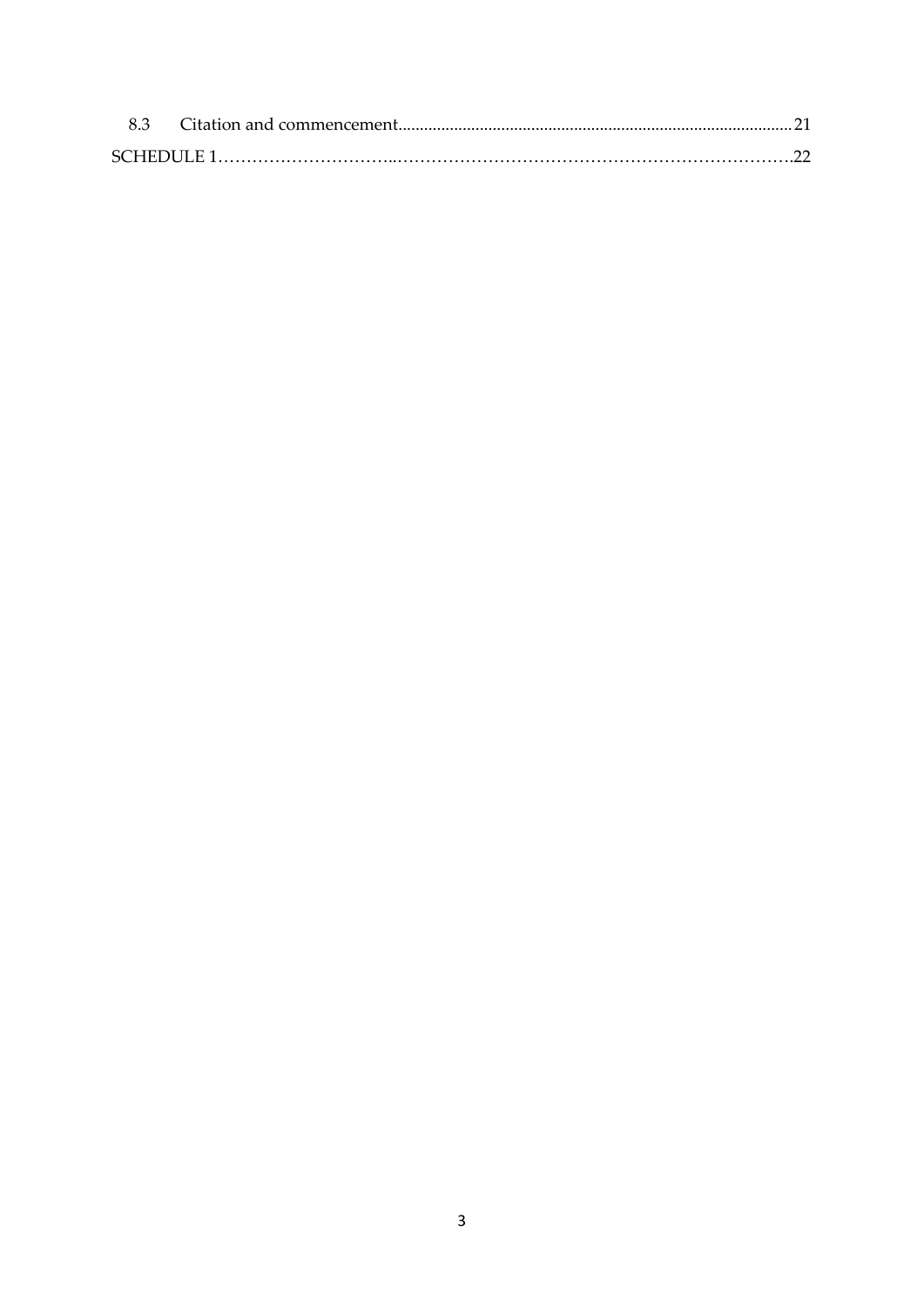# PART<sub>1</sub> INTRODUCTION

## <span id="page-3-1"></span><span id="page-3-0"></span>**1.1 Application**

- (1) The Registered Collective Investment Scheme Rules 2021 replace The Registered Collective Investment Scheme Rules 2018 2 .
- (2) Unless specifically agreed otherwise by the Commission, these Rules apply to –
	- (a) registered open-ended investment schemes; and
	- (b) registered closed-ended investment schemes.
- (3) These Rules apply in the case of an umbrella fund as if each reference to a registered investment scheme were a reference to each constituent part within the umbrella fund, but subject to any modification set out in any particular rule.
- (4) The Commission may in its absolute discretion, by written notice, exclude or modify the application of any provision of these Rules.
- (5) The Commission may issue supplementary guidance regarding the standards of conduct and practice expected in relation to any aspect of the regulatory framework. Such guidance will not constitute rules of the Commission.

<sup>2</sup> G.S.I. No. 32 of 2018.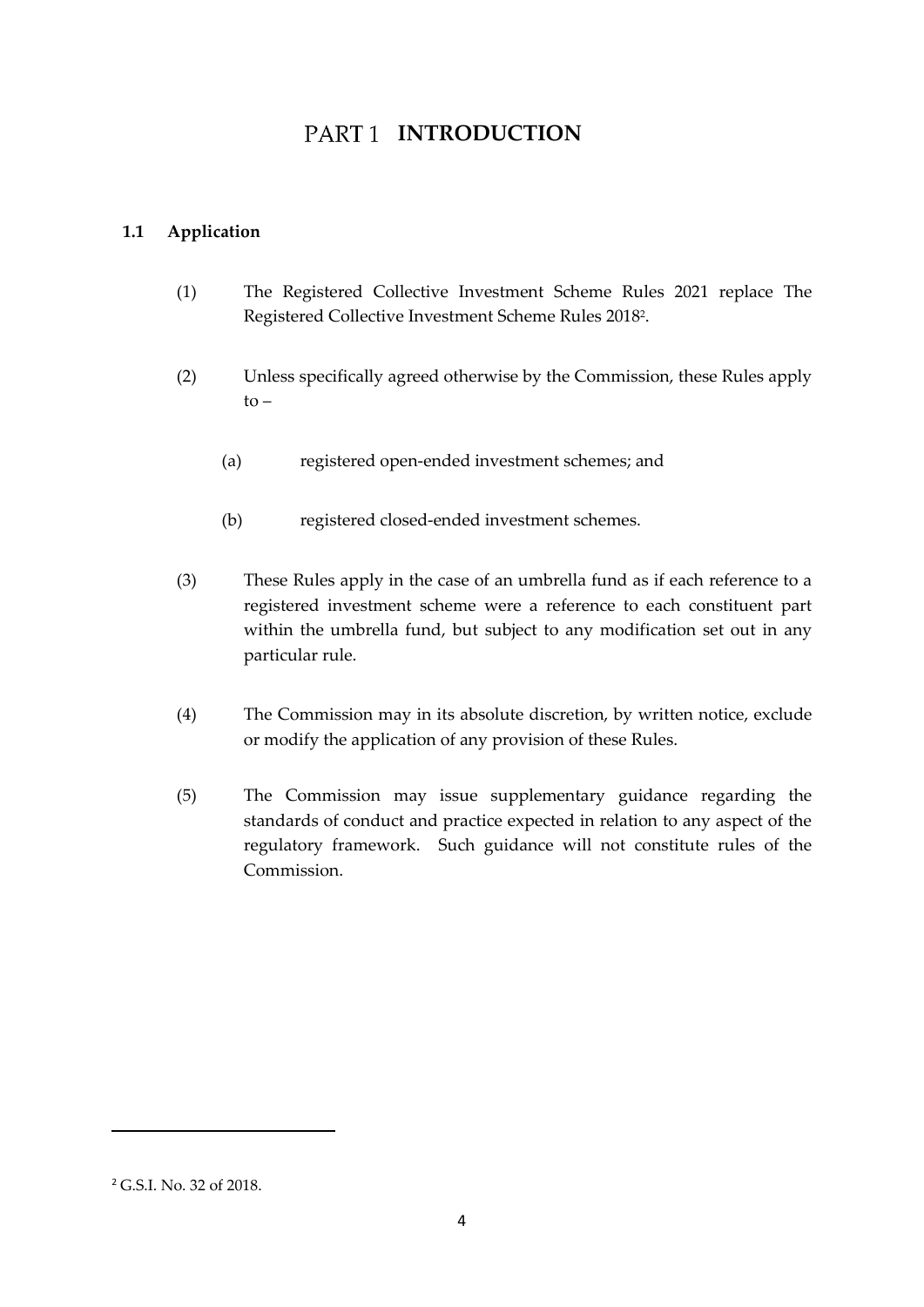**Guidance Note:** This document takes a two-level approach –

- the Rules set out the standards to be met; and
- guidance notes present suggested ways of showing compliance with the Rules.

Licensees may adopt alternative measures to those set out in the guidance so long as it is possible to demonstrate that such measures achieve compliance.

The text contained in shaded boxes contains guidance from the Commission and does not form part of the Rules.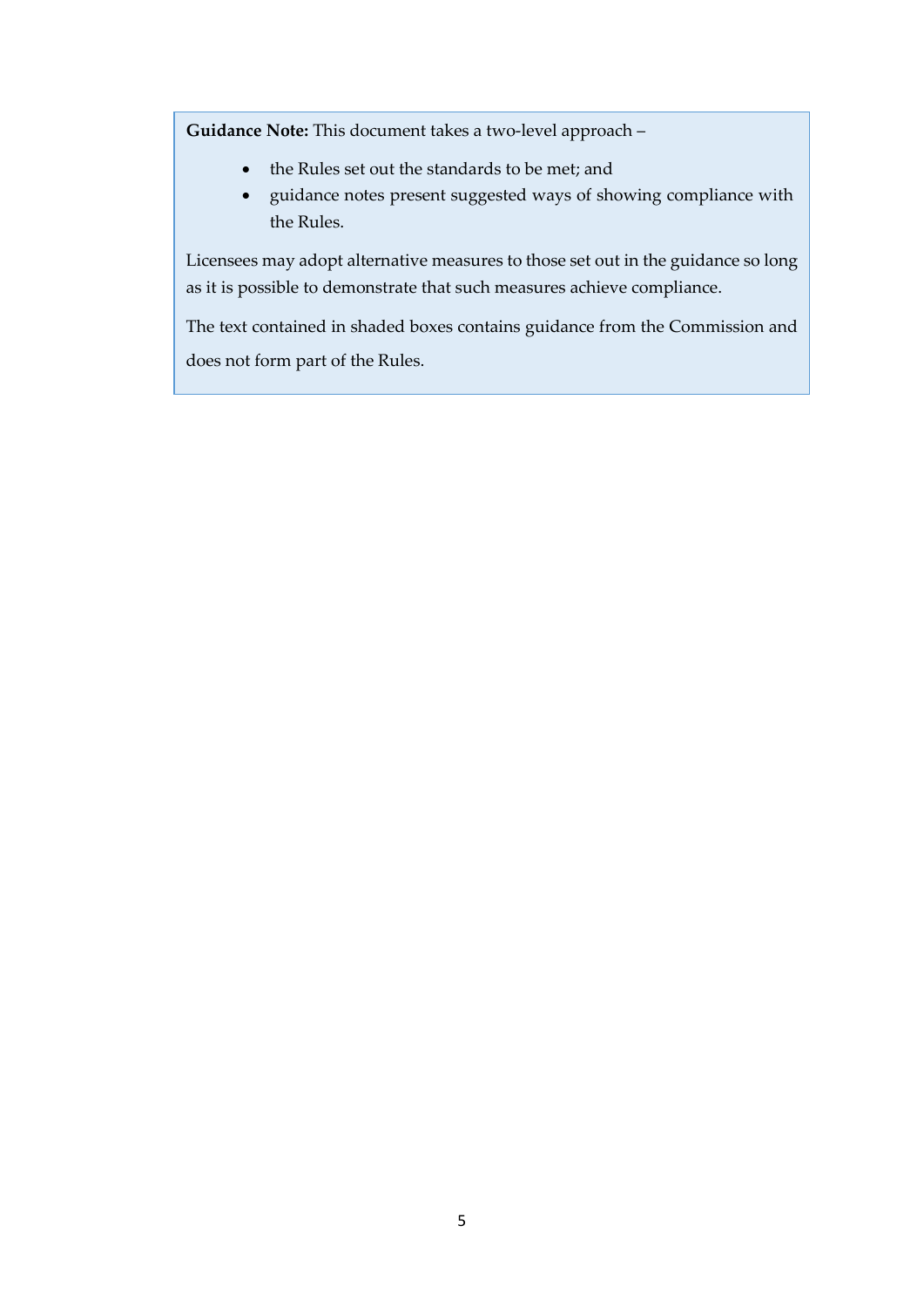# <span id="page-5-0"></span>PART 2 ADMINISTRATION, CUSTODY, AND AUDIT

#### <span id="page-5-1"></span>**2.1 Administration of the scheme**

- (1) It is the duty of the designated administrator of a registered investment scheme to administer the scheme in accordance with –
	- (a) the principal documents;
	- (b) these Rules:
	- (c) the most recently published information particulars; and
	- (d) in the case of a company scheme, any proper directions given by the directors, and in the case of a limited partnership scheme, any direction given by the general partner, or by the trustee, or manager of a unit trust scheme.
- (2) In the case of a company it is the duty of the directors not to give any directions, or exercise any powers, duties, or discretions which cause the company to operate otherwise than in accordance with the principal documents and information particulars or these Rules.
- (3) Subject to any restrictions in the principal documents the designated administrator may, at its discretion, and in the case of a company subject to any directions given by the directors, delegate any function to any person provided that the designated administrator is satisfied at the outset, and continues to remain satisfied, that the delegate is competent to undertake the function in question.

### **Guidance Note:**

Any such arrangement should be undertaken in accordance with the Commission's Guidance on Outsourcing of Functions by Entities licensed under the Protection of Investors (Bailiwick of Guernsey) Law, 2020.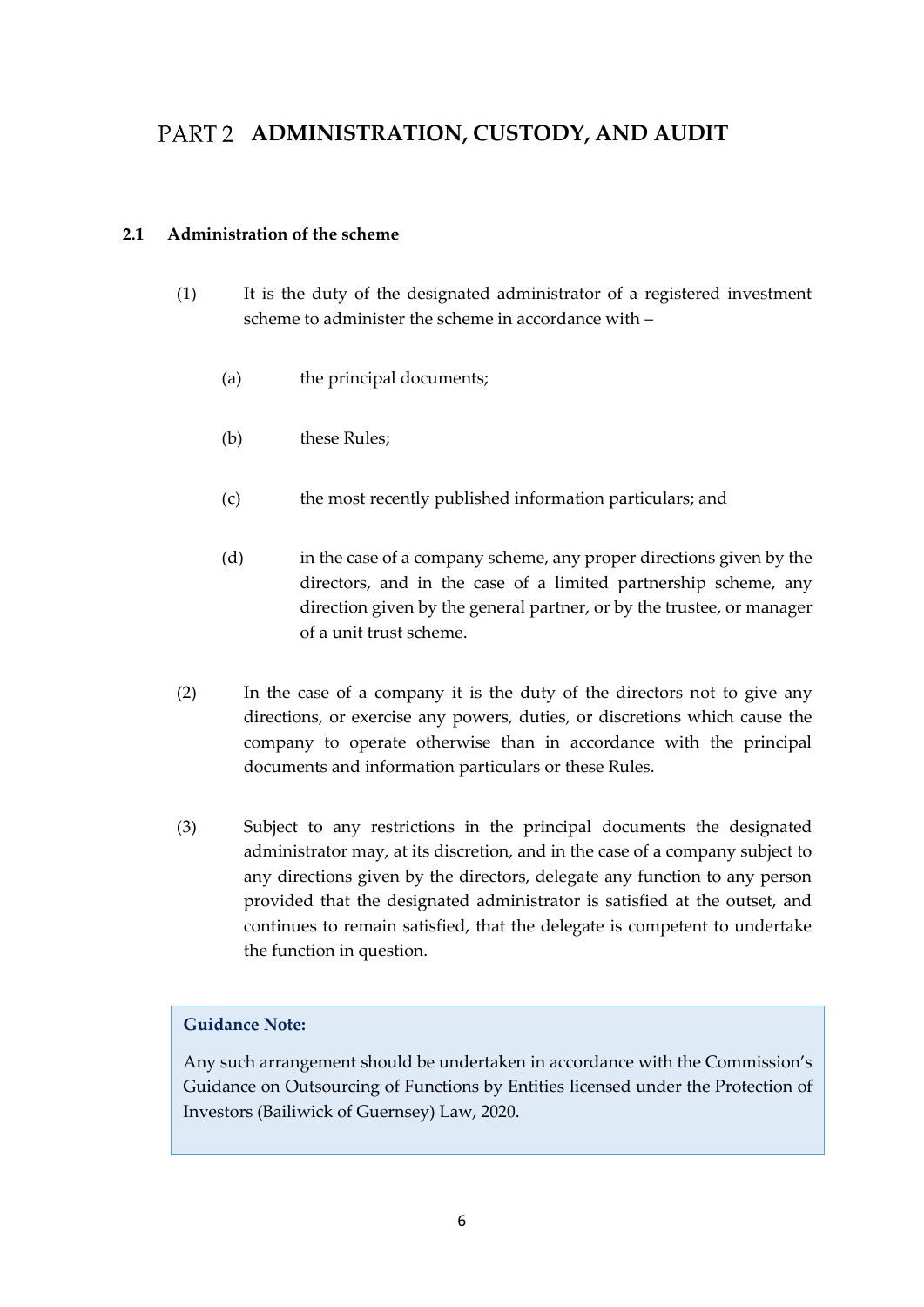#### <span id="page-6-0"></span>**2.2 Custody of the scheme property**

- (1) The designated custodian, or designated trustee, of a registered open-ended investment scheme must take into its custody, or under its control, all the scheme property and hold it in trust in accordance with the information particulars.
- (2) It is the duty of the designated custodian, or the designated trustee, of a registered open-ended investment scheme to take reasonable care to ensure that the scheme property is administered, by the designated administrator, in accordance with the information particulars.
- (3) Full details of the custodian, or the trustee, must be disclosed to the Commission upon application for registration of the scheme. In the absence of a custodian, the Commission must be advised of the relevant provisions that will apply in respect of the safe keeping of the scheme property.

### **Guidance Note:**

Upon full disclosure of the provisions that are in place to ensure the assets of the scheme are adequately safeguarded, the Commission will give consideration to the appointment of a custodian, or trustee, that is not domiciled in the Bailiwick for a registered closed-ended investment scheme.

The designated administrator of a registered closed-ended investment scheme may provide safekeeping facilities to the investment scheme.

# <span id="page-6-1"></span>**2.3 General provisions applicable to the designated administrator and designated custodian, or designated trustee, of a registered open-ended investment scheme and designated administrator of a registered closed-ended investment scheme**

(1) Every scheme must have a designated administrator and, in the case of an open-ended scheme, a designated custodian or designated trustee.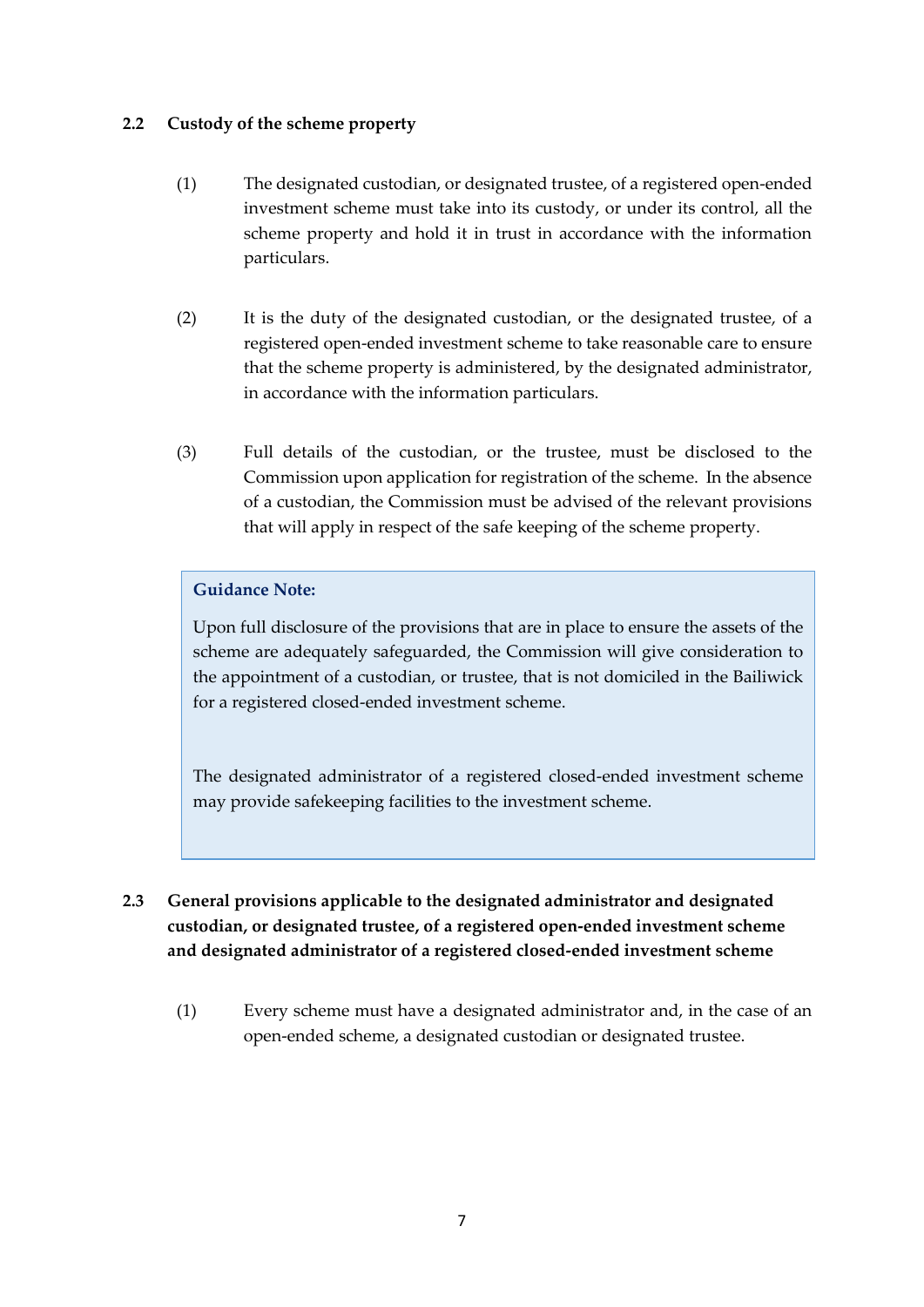- (2) The duties of the designated administrator and designated custodian, or designated trustee, and, if applicable, in the case of a company the directors, and in the case of a limited partnership the general partner, and in the case of a unit trust the trustee, imposed on them by these Rules, and by the principal documents and the information particulars, are in addition to, and not in derogation from, the duties which are otherwise imposed on them by applicable law.
- (3) The designated administrator and the designated custodian, or the designated trustee, of a registered open-ended investment scheme must –
	- (a) be different persons and act independently of each other;
	- (b) each be incorporated, operate, and have a place of business in the Bailiwick;
	- (c) each be licensed under the Law;
	- (d) not be a subsidiary of the other; and
	- (e) not have executive directors or other officers in common.
- (4) In the case of a registered investment scheme that is a company, the designated custodian must not have executive directors or other officers in common with those of the registered investment scheme.

#### <span id="page-7-0"></span>**2.4 Appointment of a qualified auditor**

(1) A registered investment scheme must appoint a qualified auditor.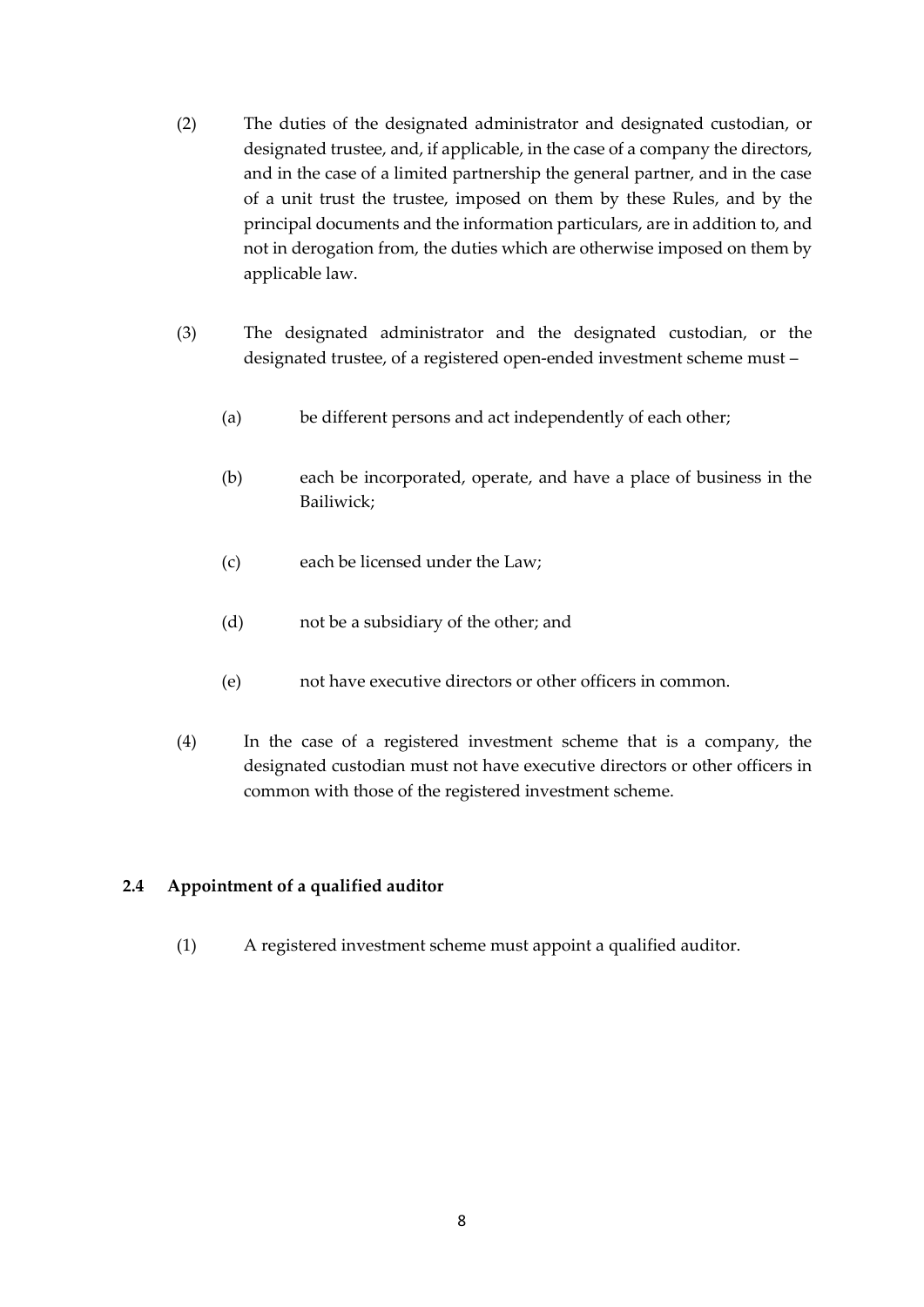# **PART 3 CONFLICTS OF INTEREST**

#### <span id="page-8-1"></span><span id="page-8-0"></span>**3.1 Conflicts of interest**

- (1) The directors, the general partner, and the trustee, as applicable, must each take all reasonable steps to ensure that there is no breach of any of the following requirements of this rule by any "relevant person", meaning –
	- (a) the designated administrator;
	- (b) in the case of a unit trust, the trustee;
	- (c) any investment adviser;
	- (d) any manager;
	- (e) in the case of a company
		- (i) the company; or
		- (ii) a director of the company;
	- (f) directors or partners of the general partner;
	- (g) the custodian; and
	- (h) any associate of any person described above.
- (2) Cash forming part of the scheme property may be placed in any current, deposit, or loan account with a relevant person if the arm's length requirement is satisfied.
- (3) A relevant person may lend money to the registered investment scheme if the arm's length requirement is satisfied. Loans that form part of an investor's commitments do not fall into this category.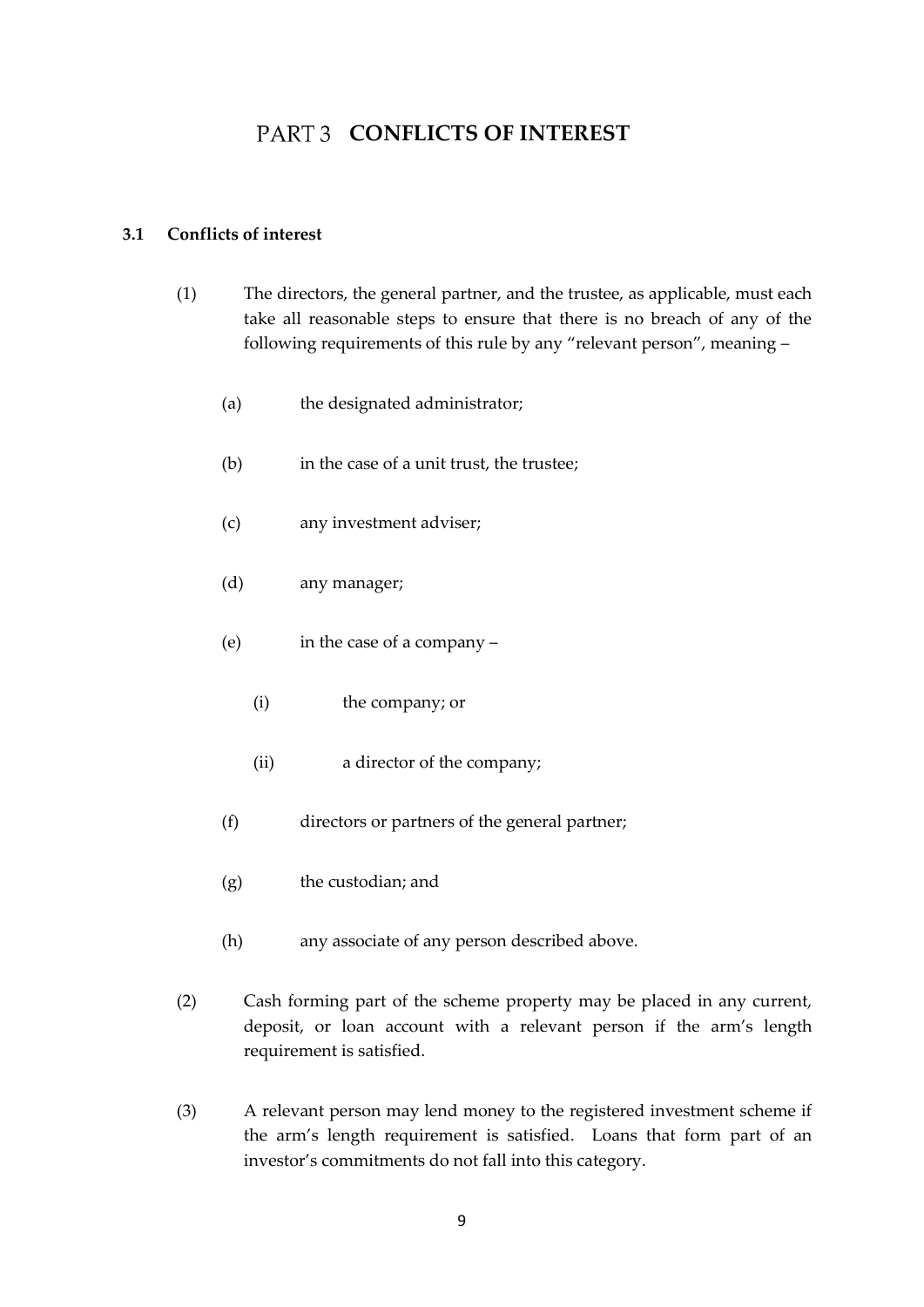- (4) A relevant person may not sell, or deal in the sale of, property to the registered investment scheme unless the arm's length requirement is satisfied and, for the purpose of this section, a sale includes any lease or other transaction under which scheme property is made available by the registered investment scheme.
- (5) A relevant person may not purchase scheme property from a registered investment scheme unless the arm's length requirement is satisfied and, for the purposes of this section, a purchase includes any lease or other transaction under which the scheme property of the registered investment scheme is made available to the relevant person by the trustee or custodian.
- (6) A relevant person may not vest property in the registered investment scheme against the issue of shares, unless –
	- (a) the arm's length requirement is satisfied; or
	- (b) it is vested for the purposes of arrangements whereby the whole or part of such property becomes the initial scheme property of the registered investment scheme.
- (7) A relevant person may not enter into stock lending transactions, in relation to the registered investment scheme, unless the arm's length requirement is satisfied.
- (8) A relevant person may not provide services for the registered investment scheme unless the services are provided on terms which satisfy the arm's length requirement.
- (9) The arm's length requirement is that arrangements between the relevant person and the registered investment scheme are a least as favourable to the registered investment scheme as would be any comparable arrangement effected on normal commercial terms negotiated at arm's length between the relevant person and an independent party.
- (10) Sections (2) to (7) are subject to any provision in the principal documents or the information particulars forbidding the taking of advantage of all or any of them.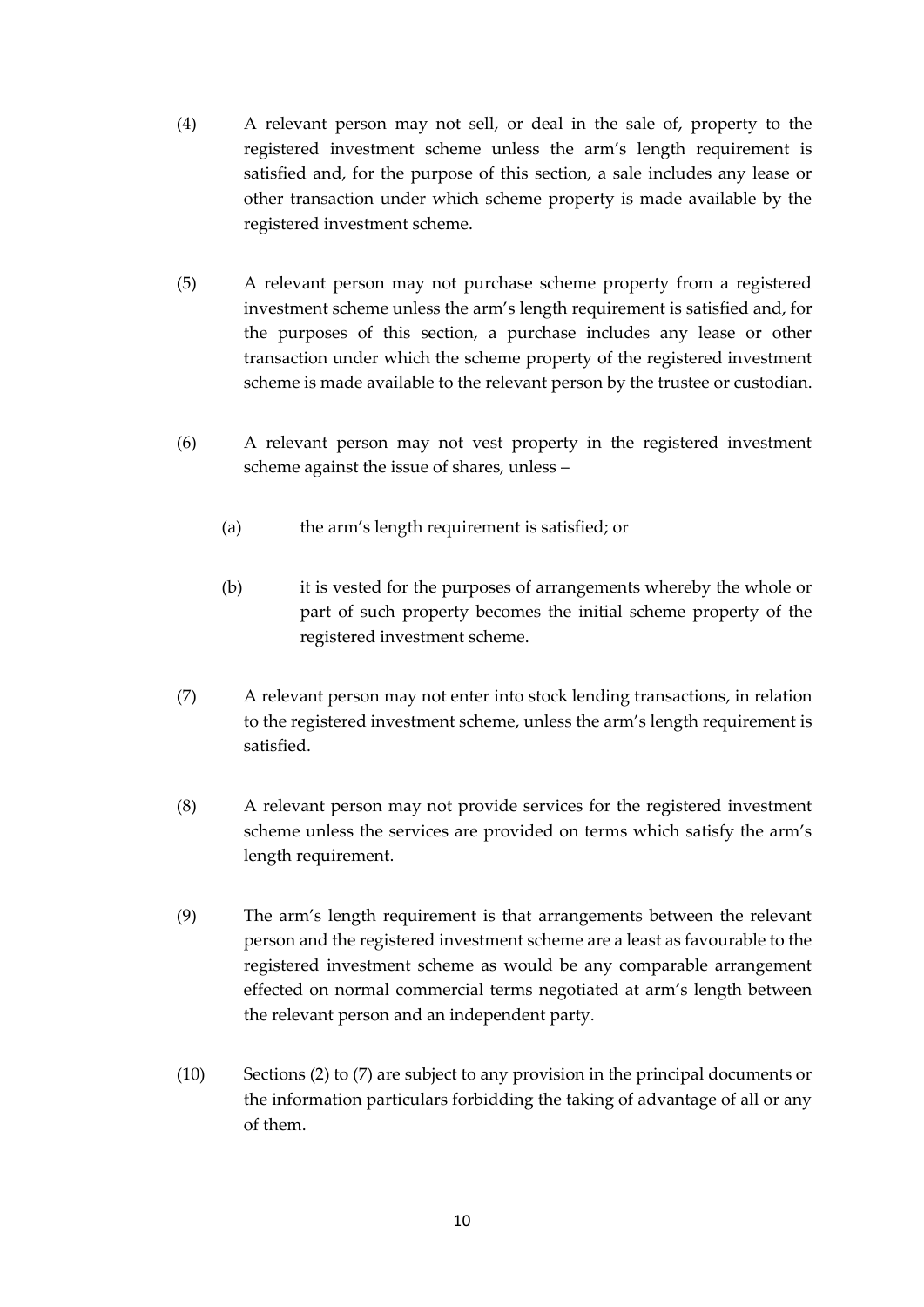# PART4 **INFORMATION PARTICULARS**

### <span id="page-10-1"></span><span id="page-10-0"></span>**4.1 Preparation of information particulars**

- (1) In connection with the launch of a registered investment scheme, the directors in the case of a company, the general partner in the case of a limited partnership, or the manager or trustee in the case of a unit trust, must prepare the information particulars which must at least contain the matters set out in the Prospectus Rules 2021.
- (2) The designated administrator of a registered investment scheme, as far as it is reasonably able, must monitor compliance with this Part.
- (3) In the case of a registered open-ended investment scheme, which is open for new subscriptions, information particulars must be reviewed at least once in every twelve months.
- (4) Changes in content of the information particulars, in any registered investment scheme, must be disclosed in accordance with the Prospectus Rules 2021.

### <span id="page-10-2"></span>**4.2 Statements to be included in the information particulars**

(1) The information particulars must include the statement set out at Schedule 1, or words which have equivalent effect.

### <span id="page-10-3"></span>**4.3 False or misleading information particulars**

(1) The directors, the general partner, or trustee, of a registered investment scheme are responsible for the information particulars and must take all reasonable steps to ensure that they do not contain any false or misleading statements, or omit facts which would make misleading any statement, in the information particulars.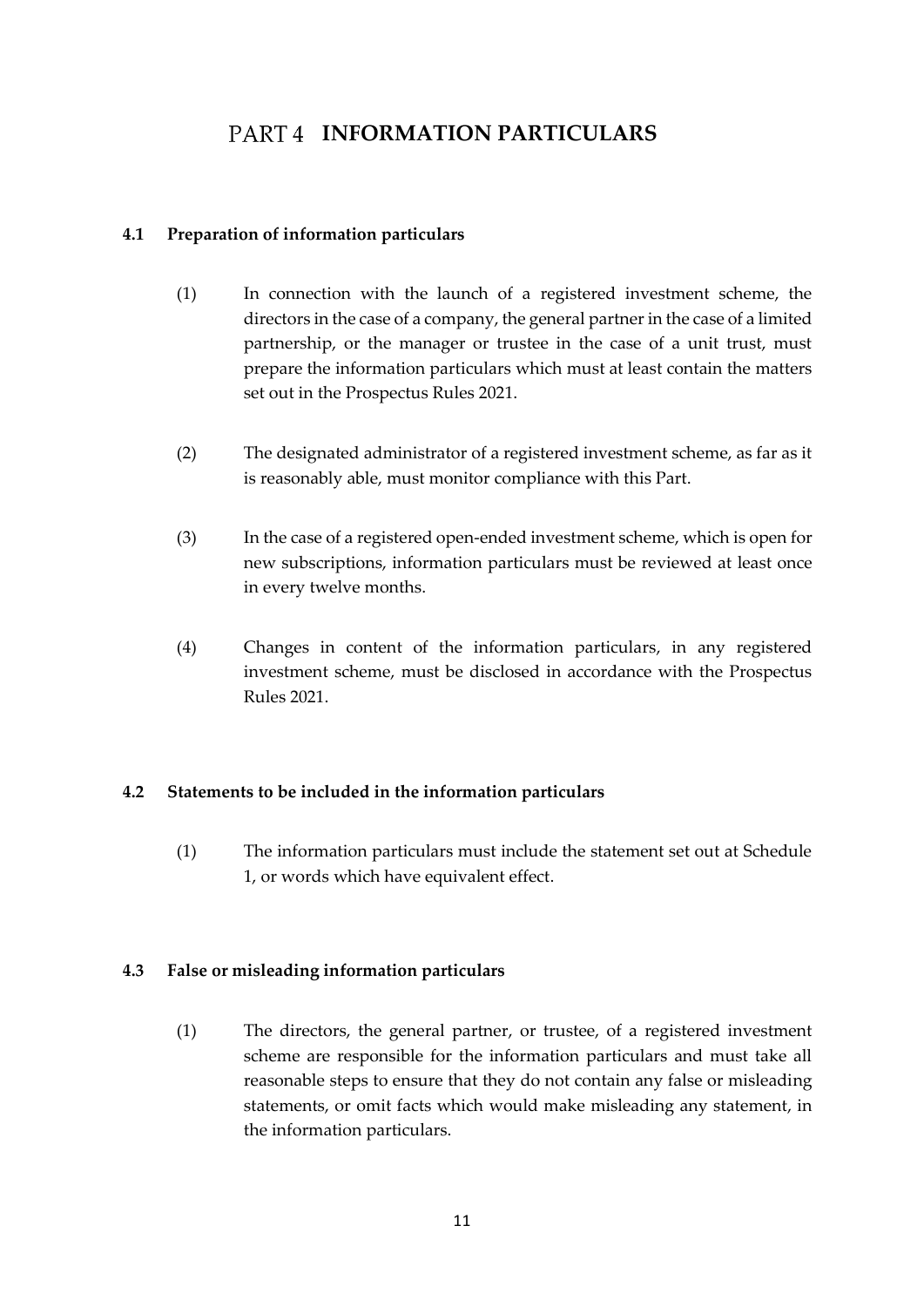# PART 5 **NOTIFICATIONS**

#### <span id="page-11-1"></span><span id="page-11-0"></span>**5.1 Immediate notifications**

- (1) The designated administrator of a registered investment scheme must give immediate written notice, to the Commission, of –
	- (a) any proposed change of
		- (i) designated administrator; or
		- (ii) designated custodian, or designated trustee, in the case of a registered open-ended investment scheme,

and the appointment will only be effective following confirmation of the designation from the Commission;

- (b) any proposal to reconstruct, amalgamate, terminate prematurely, wind-up, or extend the life of the registered investment scheme.
- (2) The designated administrator of a registered closed-ended investment scheme must give immediate written notice, to the Commission, of the addition of classes, sub-funds, or cells, to a registered closed-ended investment scheme.

### <span id="page-11-2"></span>**5.2 Annual notifications**

(1) A designated administrator of a registered investment scheme must notify the Commission, in writing each year, of any change in respect of the information contained in the application form submitted for registration as a registered investment scheme or, in the absence of any change, notify the Commission of no change.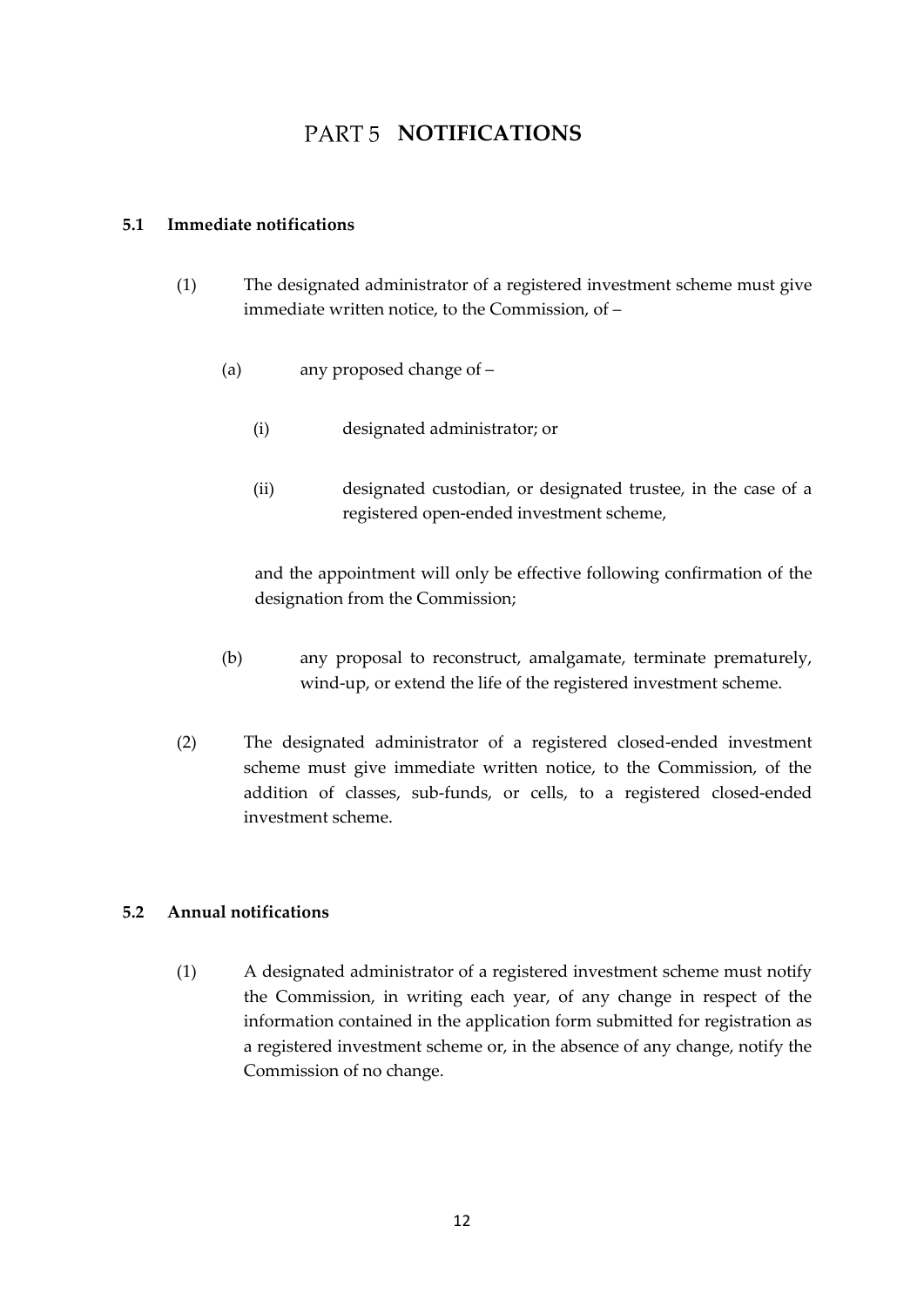(2) Notification must be submitted to the Commission via the online Submissions Portal in accordance with the registered investment scheme's online timeline.

#### <span id="page-12-0"></span>**5.3 Annual reports and financial statements**

(1) The designated administrator of a registered investment scheme must submit, to the Commission, copies of the audited annual report and accounts for the scheme, in line with the information particulars and no later than six months following the end of the annual accounting period; via the Commission's online Submissions Portal. When the audited annual report and accounts are sent to the Commission any principal documents, or other agreements, which have been amended and not previously submitted, must be submitted.

### <span id="page-12-1"></span>**5.4 Quarter-end statistical information**

(1) The designated administrator of a registered investment scheme must submit, to the Commission, a statistical return, relevant to the scheme, for each quarter, via the Commission's online Submissions Portal. The information to be contained in such statistical return is as required by the Commission and must be within the Commission's agreed timeframes.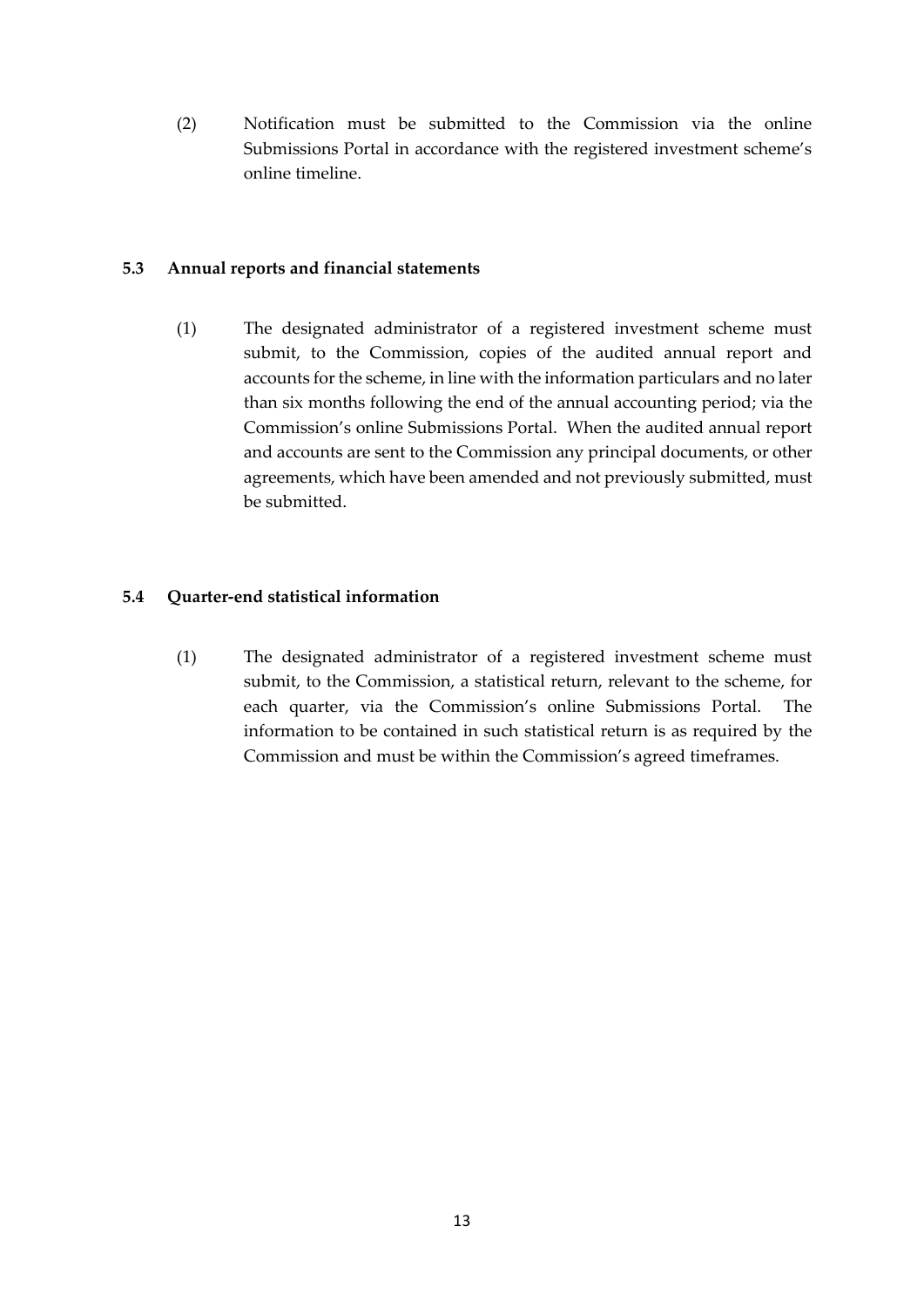# <span id="page-13-0"></span>**REGISTRATION OF OPEN-ENDED OR CLOSED-ENDED INVESTMENT SCHEMES**

# <span id="page-13-1"></span>**6.1 Application for registration of an open-ended investment scheme or a closedended investment scheme**

- (1) The designated administrator of an open-ended investment scheme, or a closed-ended investment scheme, seeking a declaration of registration from the Commission must submit –
	- (a) the appropriate application form;
	- (b) final versions of the principal documents, information particulars, and other agreements material to the scheme;
	- (c) the application fee; and
	- (d) any other information as required by the Commission.
- (2) Applications must clearly indicate the identity of
	- (a) the proposed designated administrator; and
	- (b) in the case of an open-ended investment scheme, the proposed designated custodian or the proposed designated trustee.

#### <span id="page-13-2"></span>**6.2 Registration declarations**

- (1) The Commission may make a declaration of registration to an open-ended investment scheme or a closed-ended investment scheme if it is satisfied that –
	- (a) the scheme's principal documents and information particulars comply with the Prospectus Rules 2021; or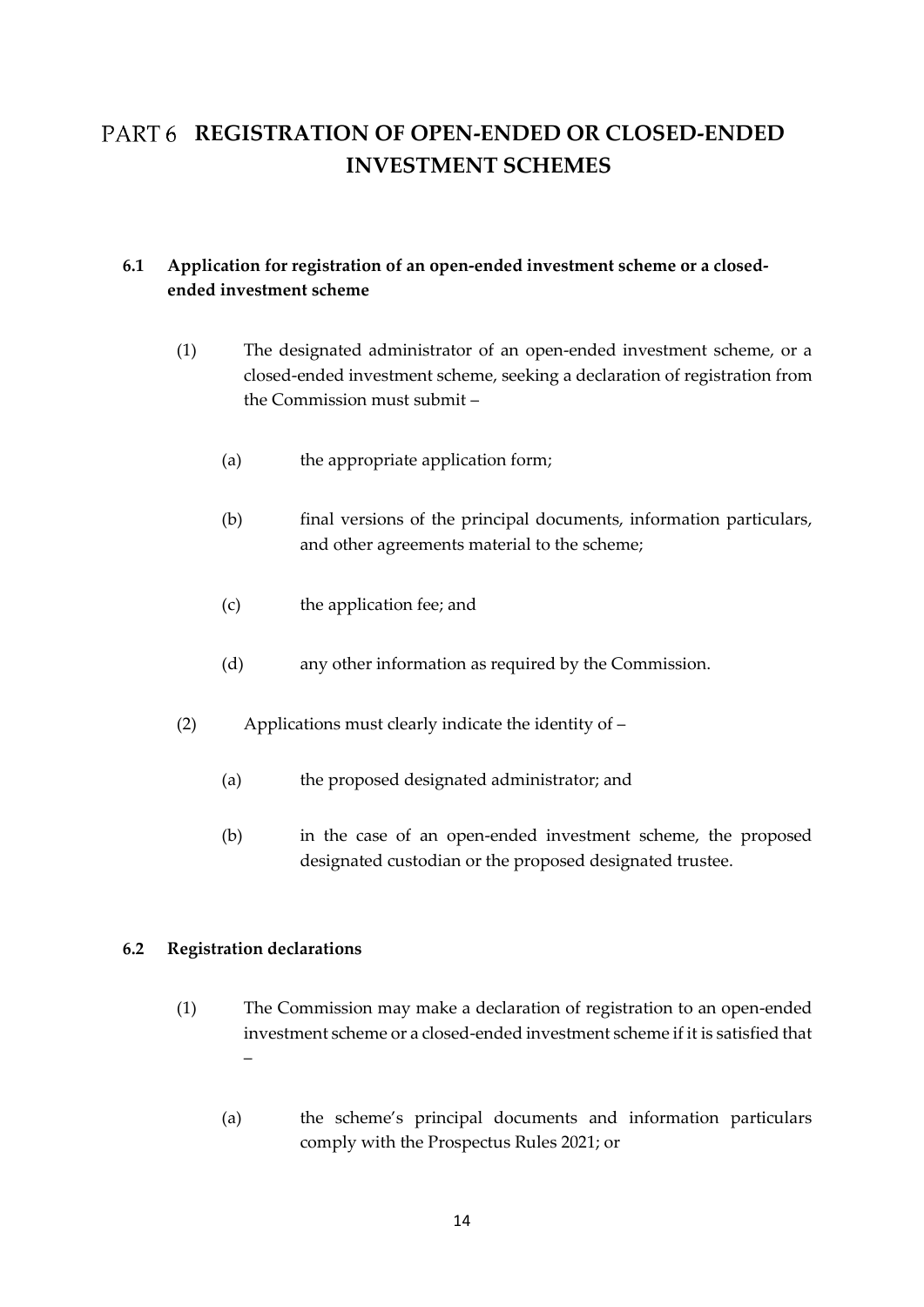- (b) that it is unnecessary, in the interests of investors, for the scheme's principal documents and information particulars to comply with any part of the Prospectus Rules 2021 with which they do not comply.
- (2) A registered investment scheme declaration must, in relevant cases, specify the rules with which the registered investment scheme's principal documents and information particulars do not comply.

### **Guidance Note:**

Where a Registered Collective Investment Scheme declaration of registration is issued the Commission will, at the same time, confirm the designation of the administrator and, in the case of an open-ended scheme, the designation of the custodian or trustee.

# <span id="page-14-0"></span>**6.3 Proposal to add additional classes, sub-funds, or cells to a registered open-ended investment scheme**

- (1) The designated administrator of a registered open-ended investment scheme must give prior written notice, to the Commission, of any proposal to add additional classes, sub-funds, or cells to a registered open-ended investment scheme together with –
	- (a) final versions of any amended or additional information particulars, principal documents, or other agreements material to the addition of the class, sub-fund, or cell;
	- (b) the application fee;
	- (c) such other information as the Commission may require.
- (2) Any proposal made to the Commission will not have effect until
	- (a) the Commission has given its approval to the proposal; or
	- (b) one month has elapsed since the notice was given without the Commission having notified the person serving the notice that the proposal is not approved.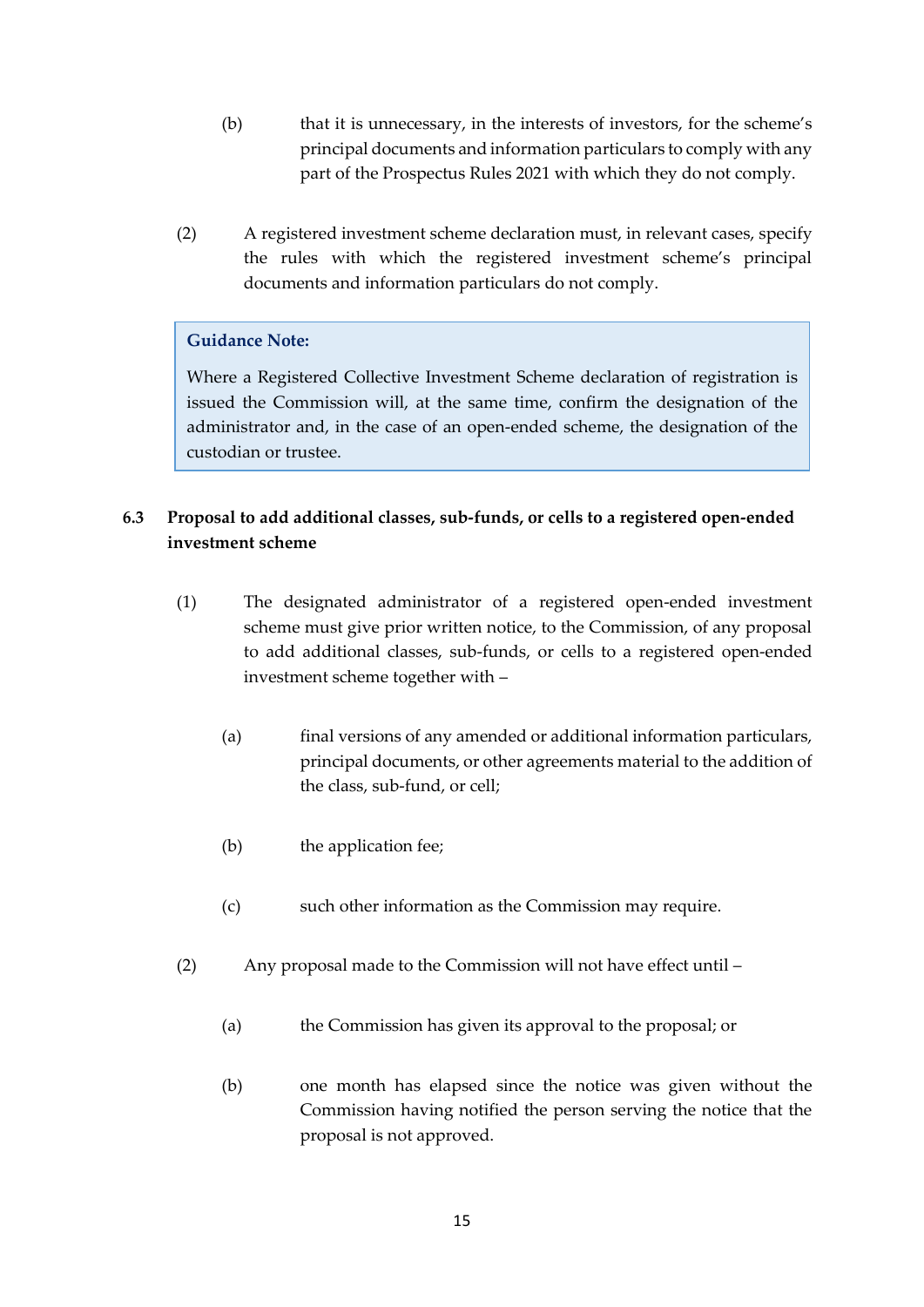## <span id="page-15-0"></span>**6.4 Undertakings**

(1) As a condition of the registration of a scheme, the Commission is entitled to require such undertakings, indemnities, bonds, guarantees, and assurances as the Commission may determine to secure compliance with these Rules.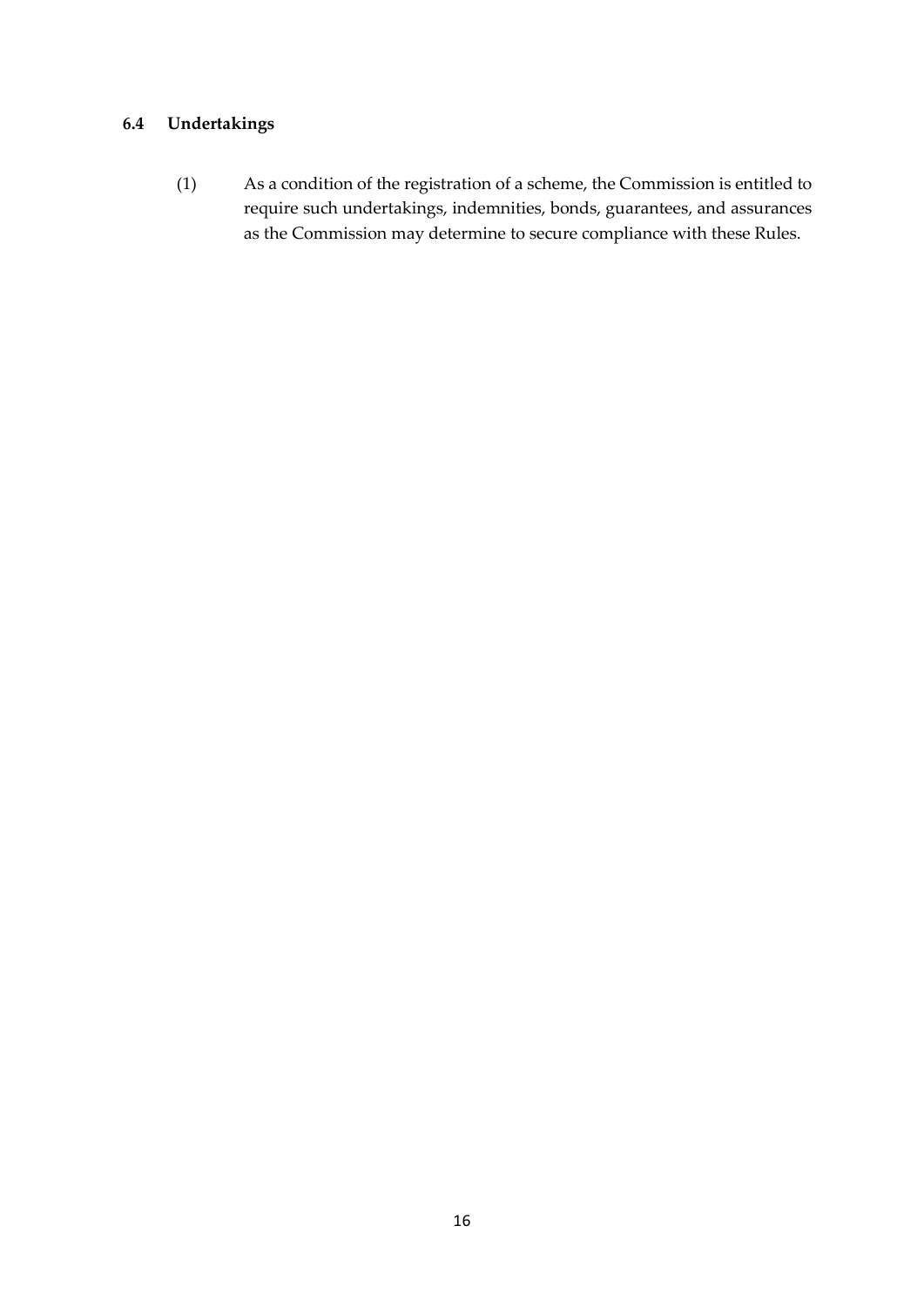# PART 7 **GENERAL PROVISION**

#### <span id="page-16-1"></span><span id="page-16-0"></span>**7.1 Interpretation**

- (1) In these Rules terms have their ordinary meaning unless specifically defined in the Law or in these Rules.
- (2) In these Rules the following definitions should be followed -

"**administration agreement**" means an agreement under which a person is appointed designated administrator of a registered investment scheme, to discharge the duties of the scheme;

**"annual accounting period"** is the period, normally of twelve months, as specified by the governing law, or specified in the information particulars, or principal documents;

**"custodian agreement"** means an agreement under which a body corporate is appointed to hold the property of a collective investment scheme (other than a unit trust) and to discharge the duties imposed by these Rules on the designated custodian (if appointed);

**"holder",** in relation to a share in a registered investment scheme, means the person who is entered in the register as the holder of the share, or unit, or limited partnership interest, or the first named holder in the case of joint holders;

**"information particulars"** means particulars of a registered investment scheme prepared in accordance with these Rules and includes a prospectus, scheme particulars, offering memorandum, explanatory memorandum, term sheet, application form, subscription agreement, admission document, listing particulars, or any other similar documents or any combination of;

**"investment adviser"** means a person who, under a commercial arrangement not being a mere contract of employment, provides the manager or the board of directors, the general partner of a limited partnership, or the manager or trustee of a unit trust, of a registered investment scheme with advice as to the merits of investment opportunities available to such registered investment scheme whether or not he regularly exercises a discretionary power over investments for the account of that scheme;

**"manager"** means the person appointed manager of a registered investment scheme, including the general partner (appointed under a partnership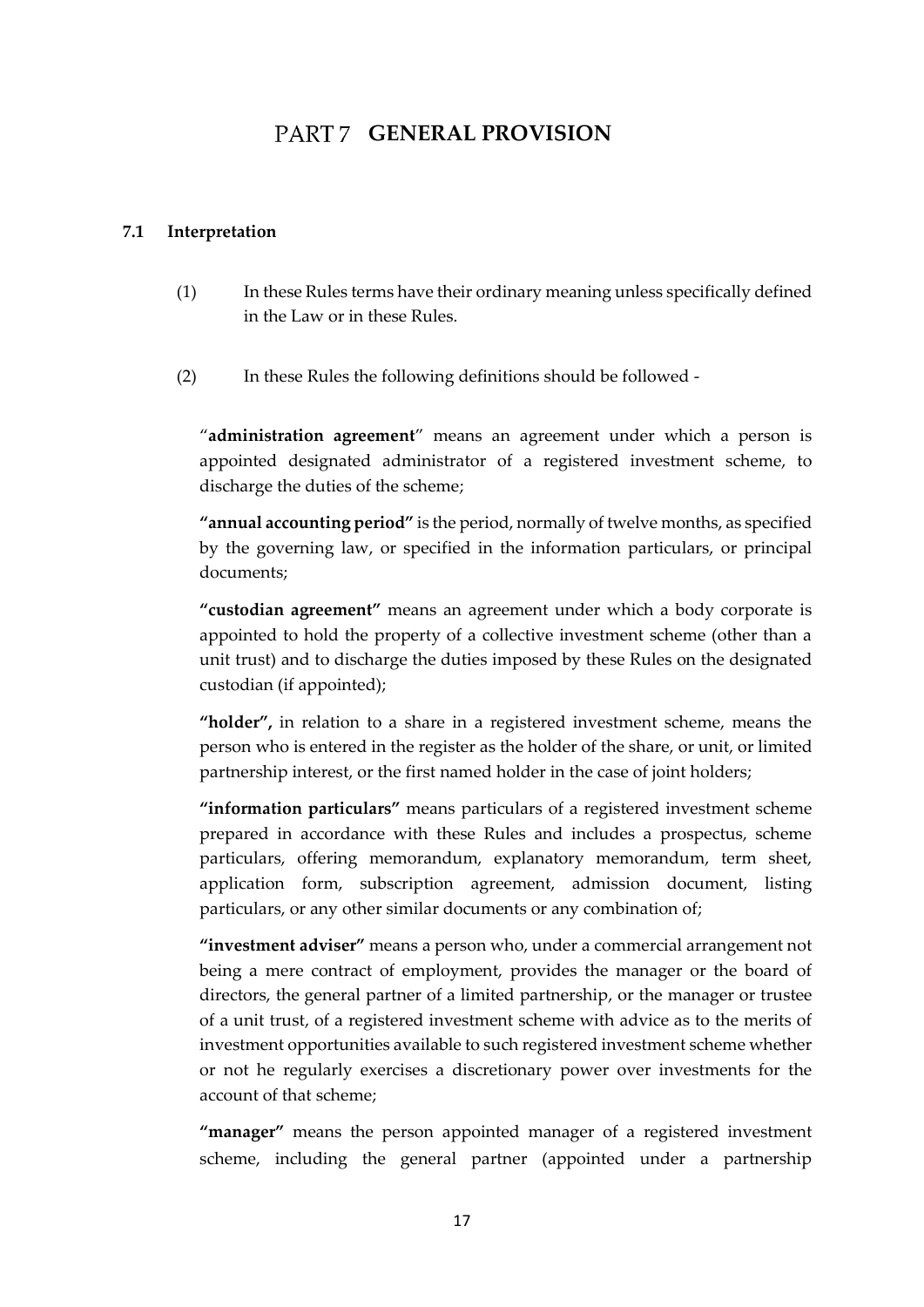agreement), the manager of a unit trust (appointed under a trust instrument), or appointed by the trustee (under a management agreement), to discharge the duties under a management agreement;

**"management agreement"** means an agreement under which a person is appointed manager of a registered investment scheme to discharge the duties;

**"partnership agreement"** means an agreement in writing of the partners as to the affairs of a limited partnership and the conduct of its business;

**"principal documents"** means, in relation to –

- (a) a unit trust; the trust instrument and the management agreement, where applicable;
- (b) a company; the articles of incorporation of a Guernsey company (or an equivalent document under the applicable law of a non-Guernsey body corporate), the administration agreement and the custodian agreement, where applicable;
- (c) a partnership; the partnership agreement, the partnership administration agreement, the partnership management agreement, and the custodian agreement, where applicable; and
- (d) a registered investment scheme other than a unit trust, or a company, or a limited partnership; the documents dealing collectively with the same or similar obligations and duties as the principal documents constituting a unit trust, a company, or a limited partnership, and administration agreement and custodian agreement, where applicable;

**"qualified auditor"** means a person who has a place of business in the Bailiwick of Guernsey and who holds a current practising certificate issued by –

- (a) The Institute of Chartered Accountants in England and Wales; or
- (b) The Institute of Chartered Accountants of Scotland; or
- (c) The Institute of Chartered Accountants in Ireland; or
- (d) The Association of Chartered Certified Accountants; or
- (e) a body outside the United Kingdom undertaking a similar regulatory role and having equivalent professional standards for membership as the bodies specified above;

**"share"** means a share, limited partnership interest, or unit, or similar interest, in a registered investment scheme;

**"trust instrument"** means a written instrument, whether or not under seal, made by the trustee, or made between the manager and the trustee, constituting the unit trust and includes supplemental instruments;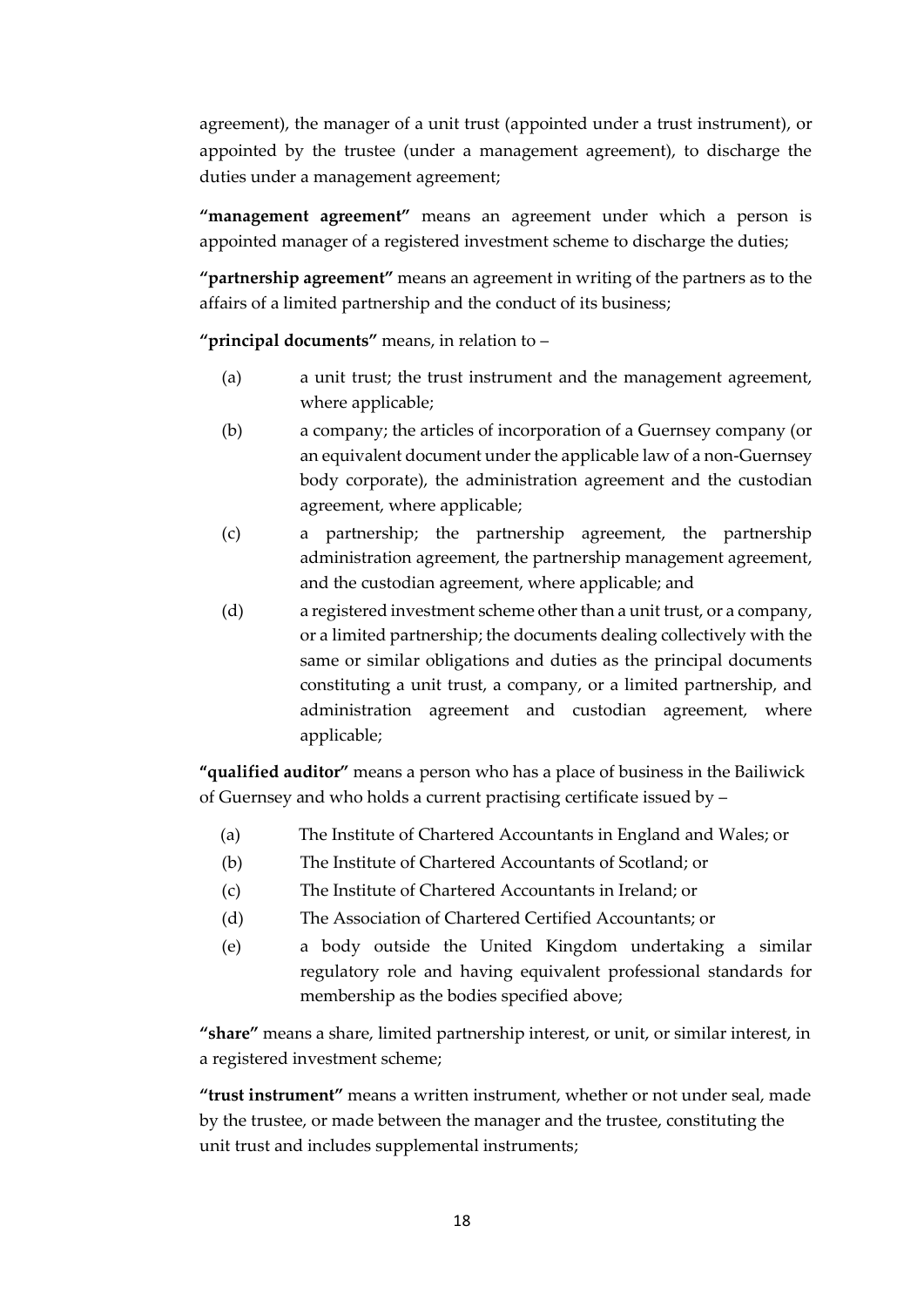**"trustee",** in relation to a registered investment scheme that is a unit trust, means the trustee of the unit trust;

**"umbrella fund"** means a registered investment scheme which provides that the contributions of investors, and the profits or income out of which payments are to be made to them, are pooled in separate parts of the property and whether or not investors in each separate part may exchange rights in one part for rights in another;

"unit trust" means a registered investment scheme (other than a limited partnership) under which the property of the scheme is held in trust for the investors.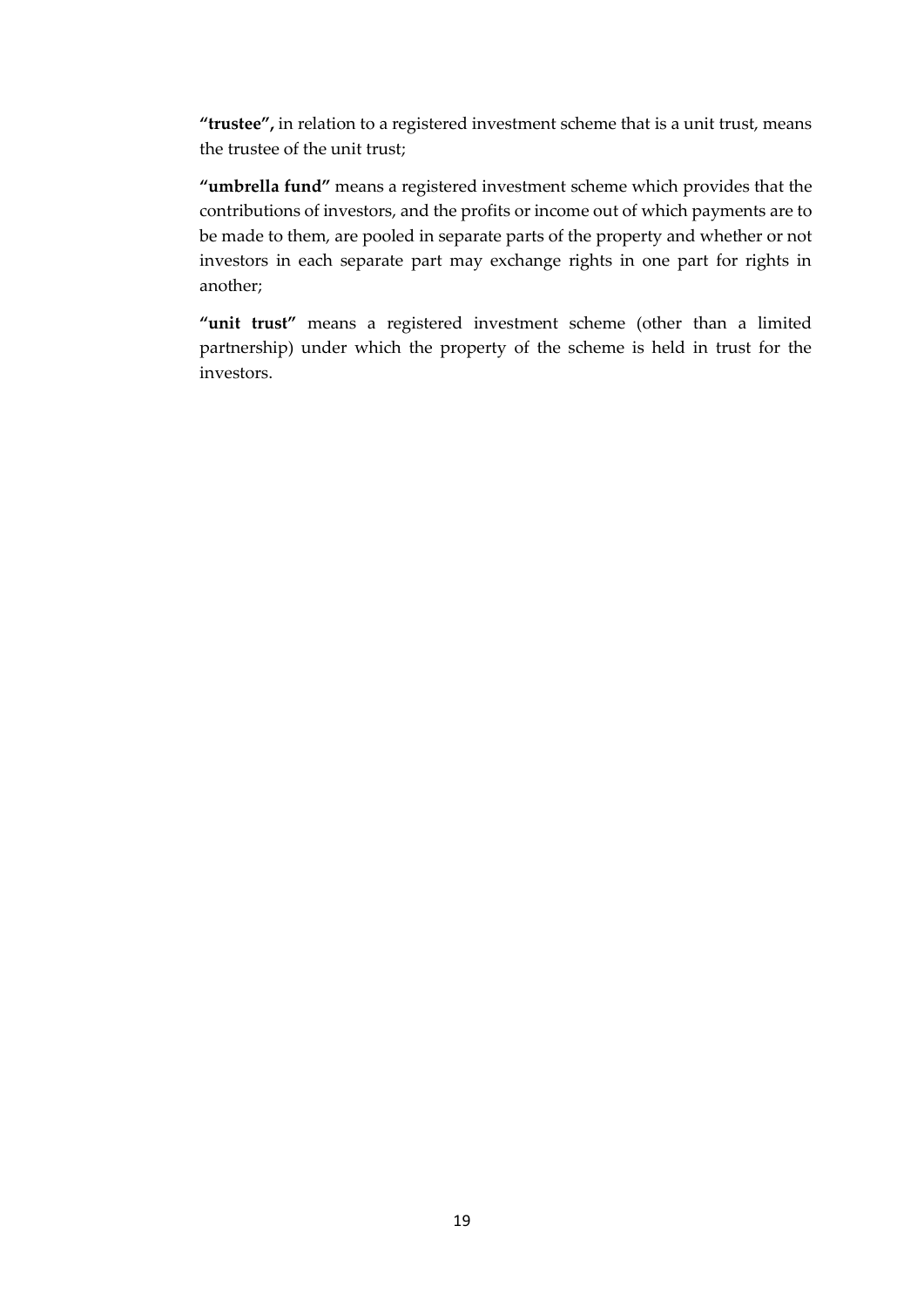# <span id="page-19-0"></span>PART 8 SAVINGS, REVOCATIONS, CITATION AND **COMMENCEMENT**

#### <span id="page-19-1"></span>**8.1 Savings**

- (1) Registrations issued under The Protection of Investors (Bailiwick of Guernsey) Law, 1987, and previously governed by the Registered Collective Investment Scheme Rules 2018, are recognised as valid for the purposes of these Rules.
- (2) Any exclusion or modification granted by the Commission in relation to a registered investment scheme pursuant to either –
	- (a) rule 7.04 of the Registered Collective Investment Scheme Rules 2008;
	- (b) rule 7.04 of the Registered Collective Investment Schemes Rules 2015; or
	- (c) rule 7.04 of the Registered Collective Investment Scheme Rules 2018,

will continue to apply under these Rules, where the Law and these Rules provide scope for such exclusions or modifications.

(3) Any other exclusions or modifications granted by the Commission, under the Registered Collective Investment Scheme Rules 2018, will continue to apply where the Law and these Rules provide scope for such exclusions and modifications.

#### <span id="page-19-2"></span>**8.2 Revocations**

8.2.1 Revocation of the Registered Collective Investment Scheme Rules 2018.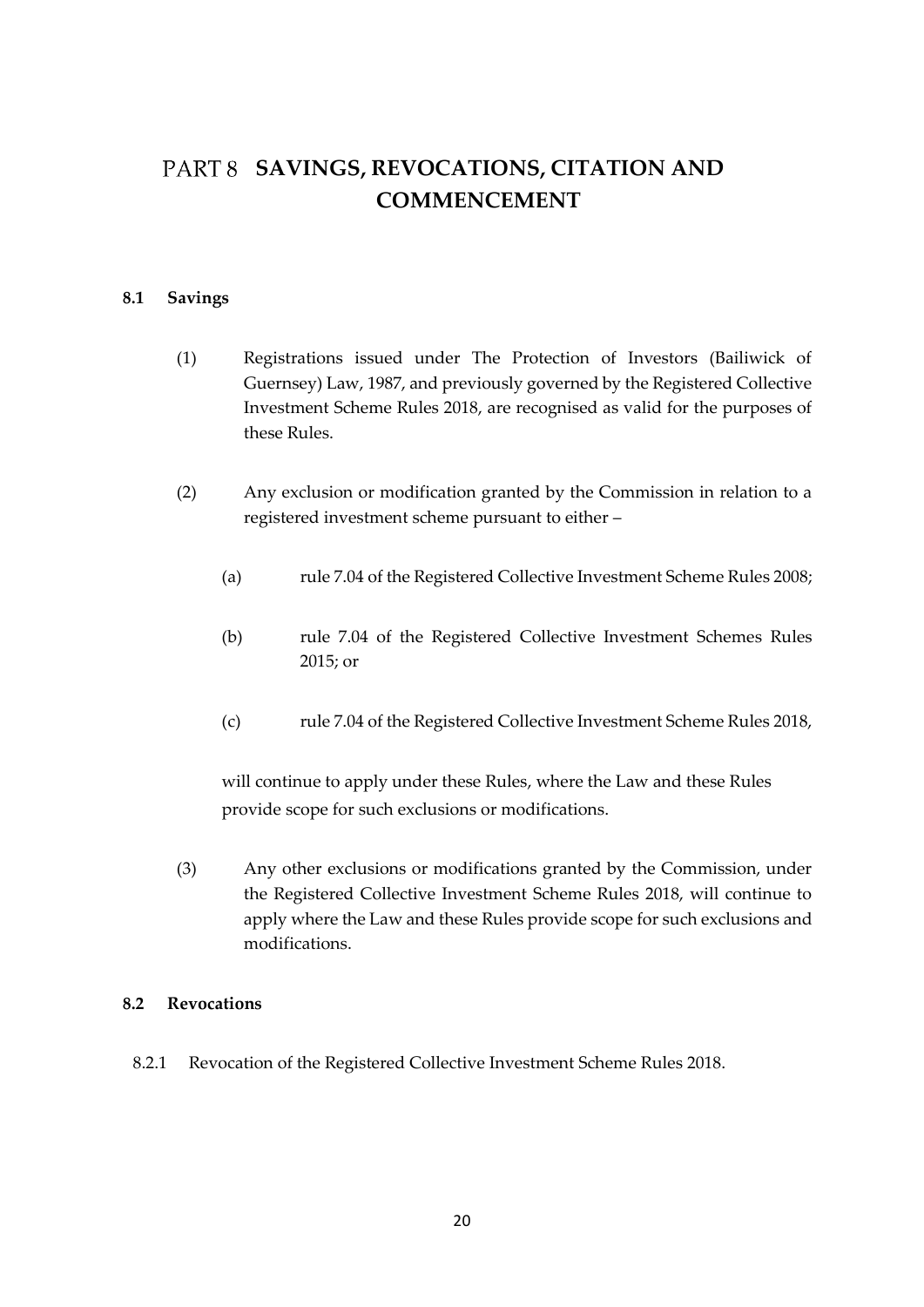(1) The Registered Collective Investment Scheme Rules 2018 are revoked save that the 2018 Rules will continue to apply to any outstanding obligations of any person.

### <span id="page-20-0"></span>**8.3 Citation and commencement**

- (1) These rules may be cited as the Registered CIS Rules 2021.
- (2) These rules come into force on 1 st November 2021.